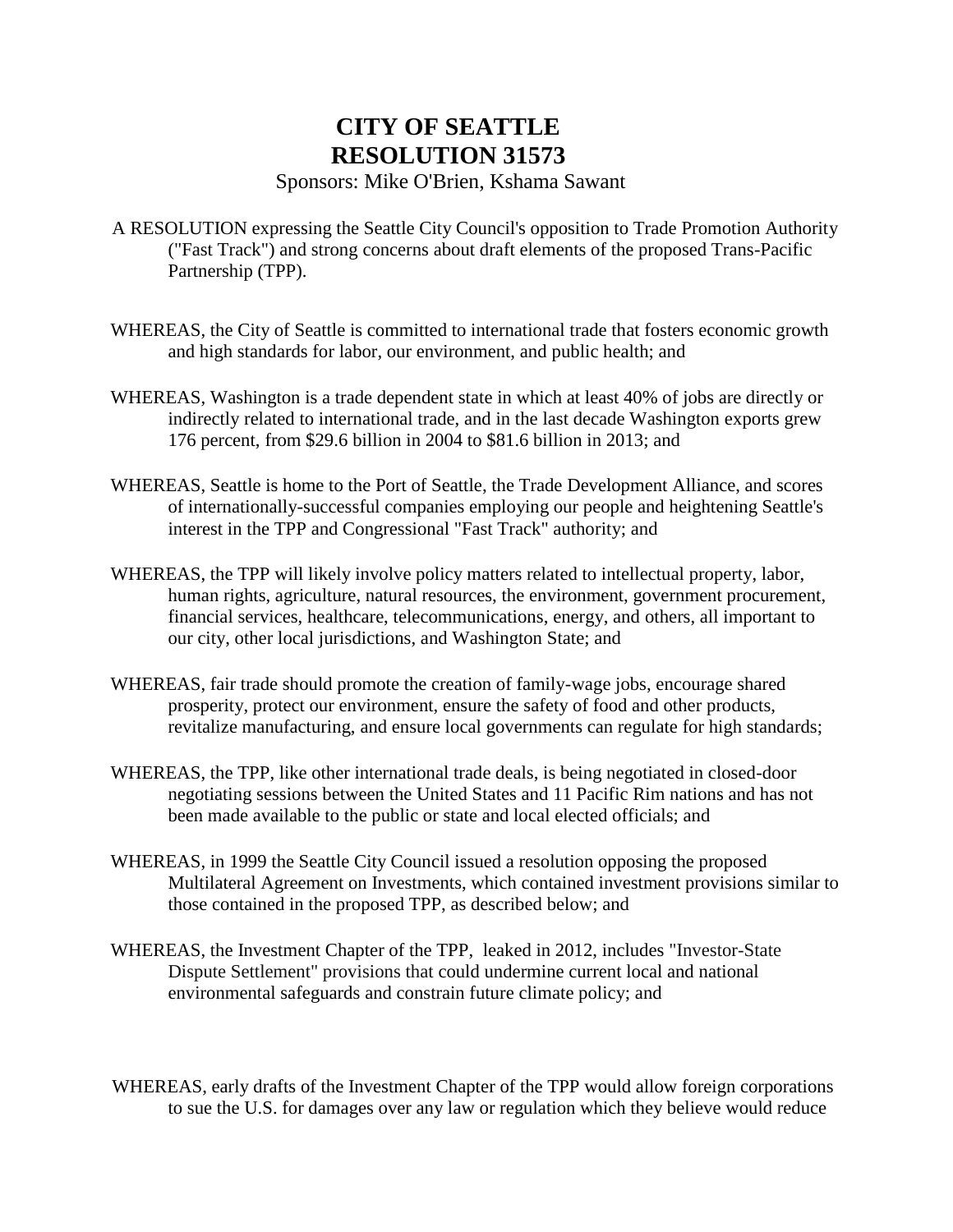their future profits, and the City of Seattle would have no right or ability to represent its interests before these foreign tribunals; and

- WHEREAS, the draft TPP threatens segments of Seattle's work force by forcing the U.S to waive "Buy American" or "Buy Local" requirements, and by reducing risks and offering incentives to corporations that off-shore U.S. jobs; and
- WHEREAS, local, state and federal environmental and food safety rules could be challenged by foreign corporations as "illegal trade barriers" if they are held to be at a higher standard than standards in the TPP, thus threatening the health of our residents; and
- WHEREAS, though the draft TPP would not change U.S. patent law, Seattle residents could be harmed by the intellectual property sections of the draft TPP providing international pharmaceutical firms and others with longer, tighter control of patents, possibly increasing medicine prices and limiting access to cheaper generic drugs; and
- WHEREAS, members of Congress, including Congressman Jim McDermott of Seattle, signed letters in 2012 and 2013, calling on our trade representatives to consult with Congress to pursue a more transparent and inclusive legislative process for consideration of the TPP; and
- WHEREAS, in a letter dated December 3, 2014, Governor Jay Inslee urged the United States government to take a lead role in establishing trade rules that address emerging issues and challenges in international trade, including foreign restrictions on cross-border data flows, improved protections of intellectual property rights, and improved international regulatory cooperation; and
- WHEREAS, Governor Inslee also cautioned that in its current form the liabilities of investorstate provisions outweigh their potential value, urging our trade representatives to maintain strong support of protecting state and local regulations over trade rules, with the interest of expanding our state's leading economic sectors, while including enforceable labor and environmental provisions in trade agreements; and
- WHEREAS, the President has asked Congress to approve the TPP under "Fast Track" procedural rules, which limit our Congressional representatives' ability to adequately review, debate and amend the TPP and make a determination as to whether the TPP is in the best interests of the American people and our local residents. NOW, THEREFORE,

## **BE IT RESOLVED BY THE CITY COUNCIL OF THE CITY OF SEATTLE, THAT:**

Section 1. The Seattle City Council opposes "Fast Track" authority for the TPP and that, instead, the President and Congress carry out a fully transparent and inclusive legislative process for consideration of the TPP.